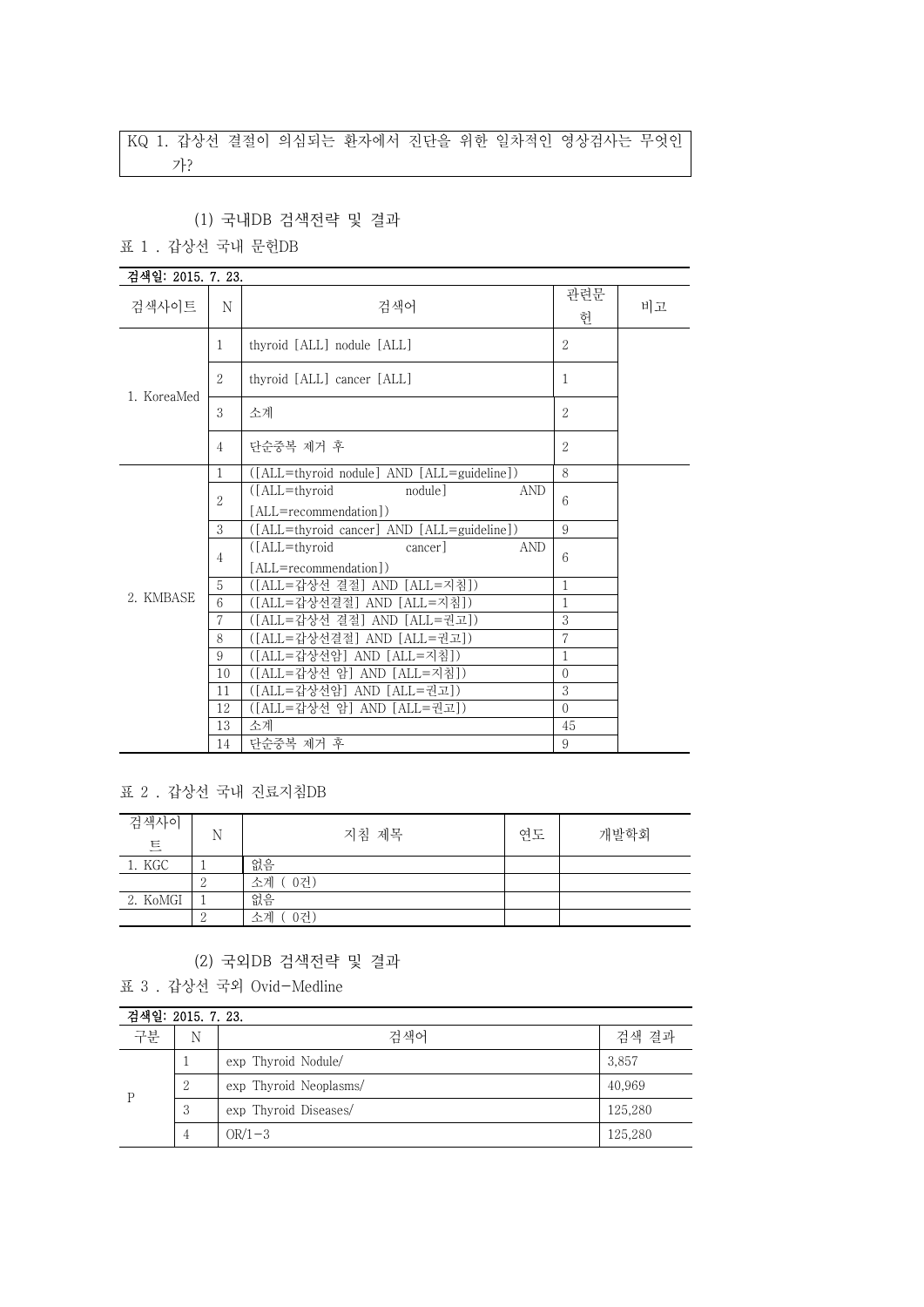| 검색일: 2015. 7. 23. |    |                                             |         |  |
|-------------------|----|---------------------------------------------|---------|--|
| 구분                | N  | 검색어                                         | 검색 결과   |  |
|                   | 5  | exp Ultrasonography/ or Ultrasonography.mp. | 15,616  |  |
|                   | 6  | exp Tomography, X-Ray Computed/ or CT.mp.   | 410,553 |  |
|                   |    | exp Magnetic Resonance Imaging or MRI.mp.   | 371,708 |  |
|                   | 8  | exp Positron-Emission Tomography/           | 36.930  |  |
|                   | 9  | $OR/5-8$                                    | 974,980 |  |
|                   | 10 | guideline.pt.                               | 15,621  |  |
|                   | 11 | practice guideline.pt.                      | 20,435  |  |
|                   | 12 | guideline\$.ti.                             | 49.759  |  |
| filter            | 13 | recommendation\$.ti.                        | 24,162  |  |
|                   | 14 | standard\$.ti.                              | 66,262  |  |
|                   | 15 | $OR/10-14$                                  | 148,825 |  |
|                   | 16 | 4 AND 9 AND 15                              | 65      |  |
| 연도                | 17 | limit 16 to $yr="2000$ -Current"            | 53      |  |
| 종합                | 18 |                                             | 53      |  |

### 표 4 . 갑상선 국외 Ovid-Embase

| 검색일: 2015. 7. 23. |                |                                             |           |
|-------------------|----------------|---------------------------------------------|-----------|
| 구분                | N              | 검색어                                         | 검색 결과     |
| P                 |                | exp Thyroid Nodule/                         | 7,116     |
|                   | 2              | exp Thyroid Neoplasms/                      | 43.356    |
|                   | 3              | exp Thyroid Diseases/                       | 110,868   |
|                   | $\overline{4}$ | $OR/1-3$                                    | 110.868   |
|                   | 5              | exp Ultrasonography/ or Ultrasonography.mp. | 477,474   |
|                   | 6              | exp Tomography, X-Ray Computed/ or CT.mp.   | 671,901   |
|                   |                | exp Magnetic Resonance Imaging/ or MRI.mp.  | 586.090   |
|                   | 8              | exp Positron-Emission Tomography/           | 86.409    |
|                   | 9              | $OR/5-8$                                    | 1,470,846 |
|                   | 10             | guideline\$.ti.                             | 59,222    |
| filter            | 11             | recommendation\$.ti.                        | 26,159    |
|                   | 12             | $OR/10-11$                                  | 83,822    |
|                   | 13             | 4 AND 9 AND 12                              | 188       |
| 연도                | 14             | limit 13 to $vr="2000$ -Current"            | 182       |
| 종합                | 15             |                                             | 182       |

#### 표 5 . 갑상선 국외 GIN

| 검색일: 2015. 7. 23 |                                           |       |  |
|------------------|-------------------------------------------|-------|--|
|                  | 검색어                                       | 검색 결과 |  |
|                  | thyroid(제한 : (언어) 영어, (출판형태) : Guideline) | - 0   |  |
|                  | 단순중복 제거 후                                 | ാ     |  |

## 표 6 . 갑상선 국외 NGC

| 검색일: 2015. 7. 23 |                               |       |  |
|------------------|-------------------------------|-------|--|
|                  | 검색어                           | 검색 결과 |  |
|                  | Keyword: thyroid nodule       | 12    |  |
| 2                | Keyword: thyroid cancer       |       |  |
|                  | Guideline Category: Diagnosis |       |  |